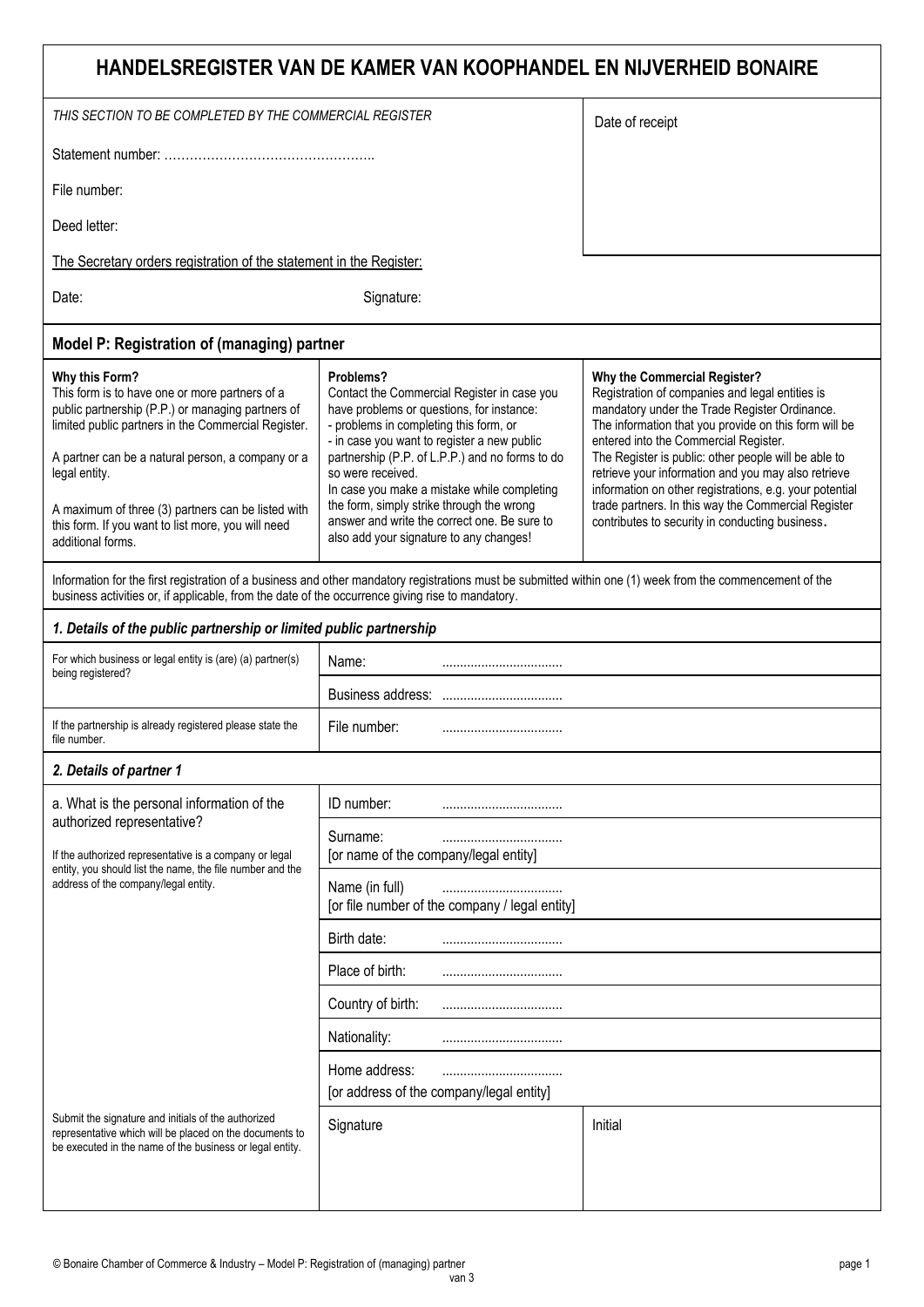| b. Pre-nuptial Settlement<br>Is the owner married with marriage settlement, which<br>deviate wholly or in part of the legal community of<br>property or the legal rules regarding management of the<br>community of property. What are the provisions of the<br>marriage settlement in case that the owner is married<br>with marriage settlement?<br>Also indicate the date of registration at the court of first<br>instance in whose Registry enrollment in public<br>matrimonial property register has taken place. | Conditions<br>Provisions                                                      | with / with out |  |                |  |
|-------------------------------------------------------------------------------------------------------------------------------------------------------------------------------------------------------------------------------------------------------------------------------------------------------------------------------------------------------------------------------------------------------------------------------------------------------------------------------------------------------------------------|-------------------------------------------------------------------------------|-----------------|--|----------------|--|
| c. Minority<br>If the owner has not reached the legal majority of age,<br>the date and the manner in which he or she became<br>authorized to enter into legal transactions. When the<br>given emancipation is submitted the sheet where the<br>government official messages are placed and where the<br>judicial decision on the hand release is made.                                                                                                                                                                  | Settlement<br>Provisions                                                      | $\Box$ with     |  | without        |  |
| 3. Details of partner 2                                                                                                                                                                                                                                                                                                                                                                                                                                                                                                 |                                                                               |                 |  |                |  |
| a. What is the personal information of the                                                                                                                                                                                                                                                                                                                                                                                                                                                                              | ID number:                                                                    |                 |  |                |  |
| authorized representative?<br>If the authorized representative is a company or legal<br>entity, you should list the name, the file number and the<br>address of the company/legal entity.                                                                                                                                                                                                                                                                                                                               | Surname:<br>[or name of the company/legal entity]                             |                 |  |                |  |
|                                                                                                                                                                                                                                                                                                                                                                                                                                                                                                                         | Name (in full)<br><br>[or file number of the company / legal entity]          |                 |  |                |  |
|                                                                                                                                                                                                                                                                                                                                                                                                                                                                                                                         | Birth date:<br>Place of birth:<br><br>Country of birth:                       |                 |  |                |  |
|                                                                                                                                                                                                                                                                                                                                                                                                                                                                                                                         |                                                                               |                 |  |                |  |
|                                                                                                                                                                                                                                                                                                                                                                                                                                                                                                                         |                                                                               |                 |  |                |  |
|                                                                                                                                                                                                                                                                                                                                                                                                                                                                                                                         | Nationality:<br><br>Home address:<br>[or address of the company/legal entity] |                 |  |                |  |
|                                                                                                                                                                                                                                                                                                                                                                                                                                                                                                                         |                                                                               |                 |  |                |  |
| Submit the signature and initials of the authorized<br>representative which will be placed on the documents to<br>be executed in the name of the business or legal entity.                                                                                                                                                                                                                                                                                                                                              | Signature                                                                     |                 |  | Initial        |  |
| b. Pre-nuptial Settlement<br>Is the owner married with marriage settlement, which<br>deviate wholly or in part of the legal community of<br>property or the legal rules regarding management of the<br>community of property. What are the provisions of the<br>marriage settlement in case that the owner is married<br>with marriage settlement?<br>Also indicate the date of registration at the court of first<br>instance in whose Registry enrollment in public<br>matrimonial property register has taken place. | Settlement<br>Provisions                                                      | $\Box$ with     |  | $\Box$ without |  |
| c. Minority<br>If the owner has not reached the legal majority of age,<br>the date and the manner in which he or she became<br>authorized to enter into legal transactions. When the<br>given emancipation is submitted the sheet where the<br>government official messages are placed and where the<br>judicial decision on the hand release is made.                                                                                                                                                                  | Date<br>Provisions                                                            |                 |  |                |  |